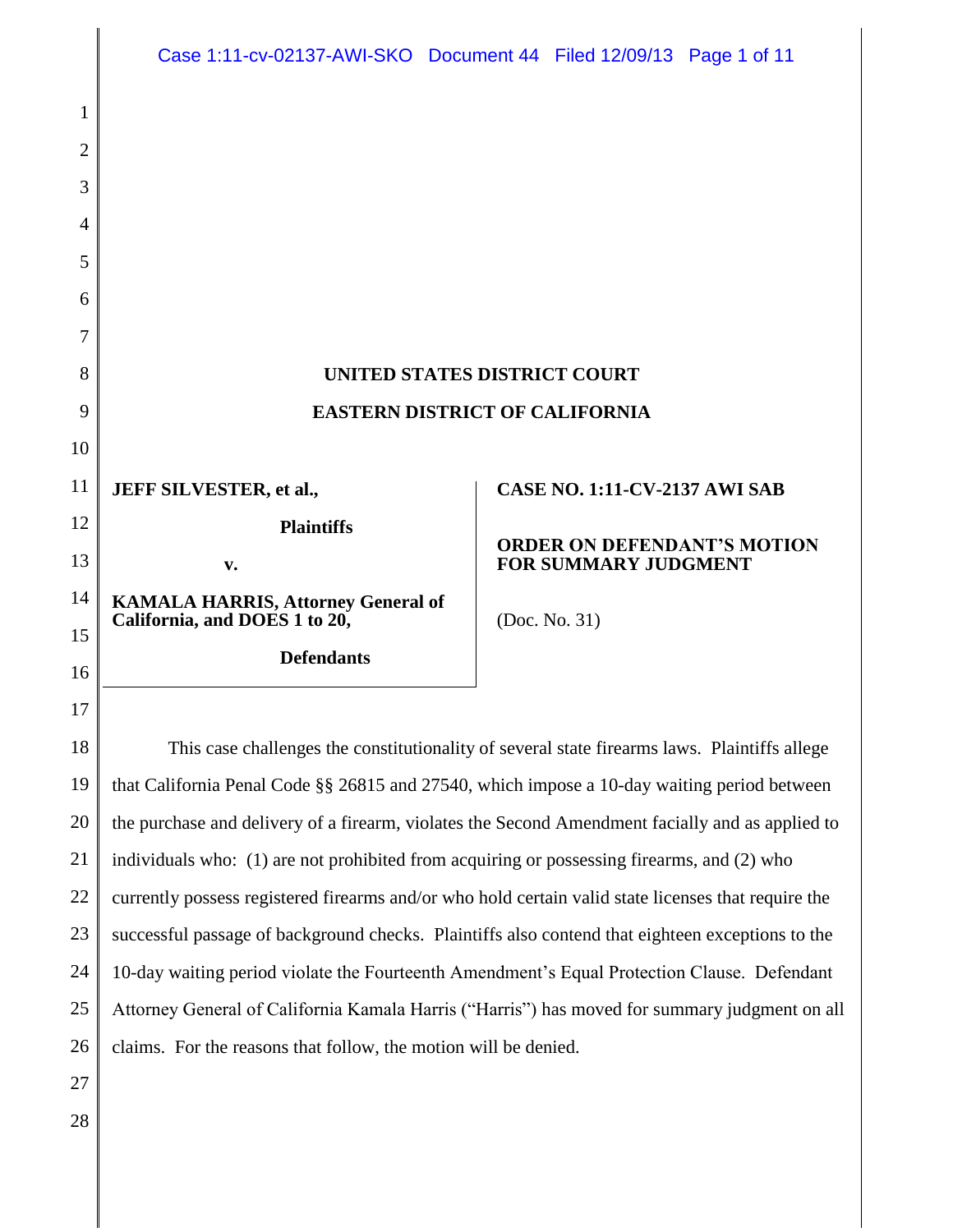**FACTUAL BACKGROUND<sup>1</sup>**

3. At all relevant times, one effect of Penal Code  $\S\S 26815$  and 27540 ("the WPL")<sup>2</sup> has been that

all California residents lawfully purchasing firearms must wait a minimum of 10 days between

applying to purchase the firearms and receiving delivery of them, unless the purchasers are

statutorily exempt from the waiting period. See DUMF 1.

At all relevant times, the Plaintiffs have each owned at least one firearm. See DUMF's 2,

1

7 8

6

# **SUMMARY JUDGMENT FRAMEWORK**

9 10 11 12 13 14 15 16 17 18 19 20 21 22 23 Summary judgment is appropriate when it is demonstrated that there exists no genuine issue as to any material fact, and that the moving party is entitled to judgment as a matter of law. Fed. R. Civ. P. 56; Adickes v. S.H. Kress & Co., 398 U.S. 144, 157, 90 S. Ct. 1598, 26 L. Ed. 2d 142 (1970); Fortyune v. American Multi-Cinema, Inc., 364 F.3d 1075, 1080 (9th Cir. 2004). The party seeking summary judgment bears the initial burden of informing the court of the basis for its motion and of identifying the portions of the declarations (if any), pleadings, and discovery that demonstrate an absence of a genuine issue of material fact. Celotex Corp. v. Catrett, 477 U.S. 317, 323, 106 S. Ct. 2548, 91 L. Ed. 2d 265 (1986); Soremekun v. Thrifty Payless, Inc., 509 F.3d 978, 984 (9th Cir. 2007). A fact is "material" if it might affect the outcome of the suit under the governing law. See Anderson v. Liberty Lobby, Inc., 477 U.S. 242, 248-49 (1986); United States v. Kapp, 564 F.3d 1103, 1114 (9th Cir. 2009). A dispute is "genuine" as to a material fact if there is sufficient evidence for a reasonable jury to return a verdict for the non-moving party. Anderson, 477 U.S. at 248; Freecycle Sunnyvale v. Freecycle Network, 626 F.3d 509, 514 (9th Cir. 2010). Where the moving party will have the burden of proof on an issue at trial, the movant must affirmatively demonstrate that no reasonable trier of fact could find other than for the

24

 $\overline{a}$ 

26

<sup>&</sup>lt;sup>1</sup> "DUMF" refers to "Defendant's Undisputed Material Facts." Plaintiffs have submitted additional facts, and Harris has raised various objections to those facts. Because the motion can be resolved based on the three facts submitted by Harris, it is unnecessary for the Court to address Harris's objections or Plaintiffs' proposed facts.

<sup>27</sup> 28 <sup>2</sup> Penal Code §§ 26815(a) and 27540(a) prohibit the delivery of a firearm: "Within 10 days of the application to purchase, or after notice by the department pursuant to § 28220, within 10 days of the submission to the department of any correction to the application, or within 10 days of the submission to the department of any fee required pursuant to § 28225, whichever is later."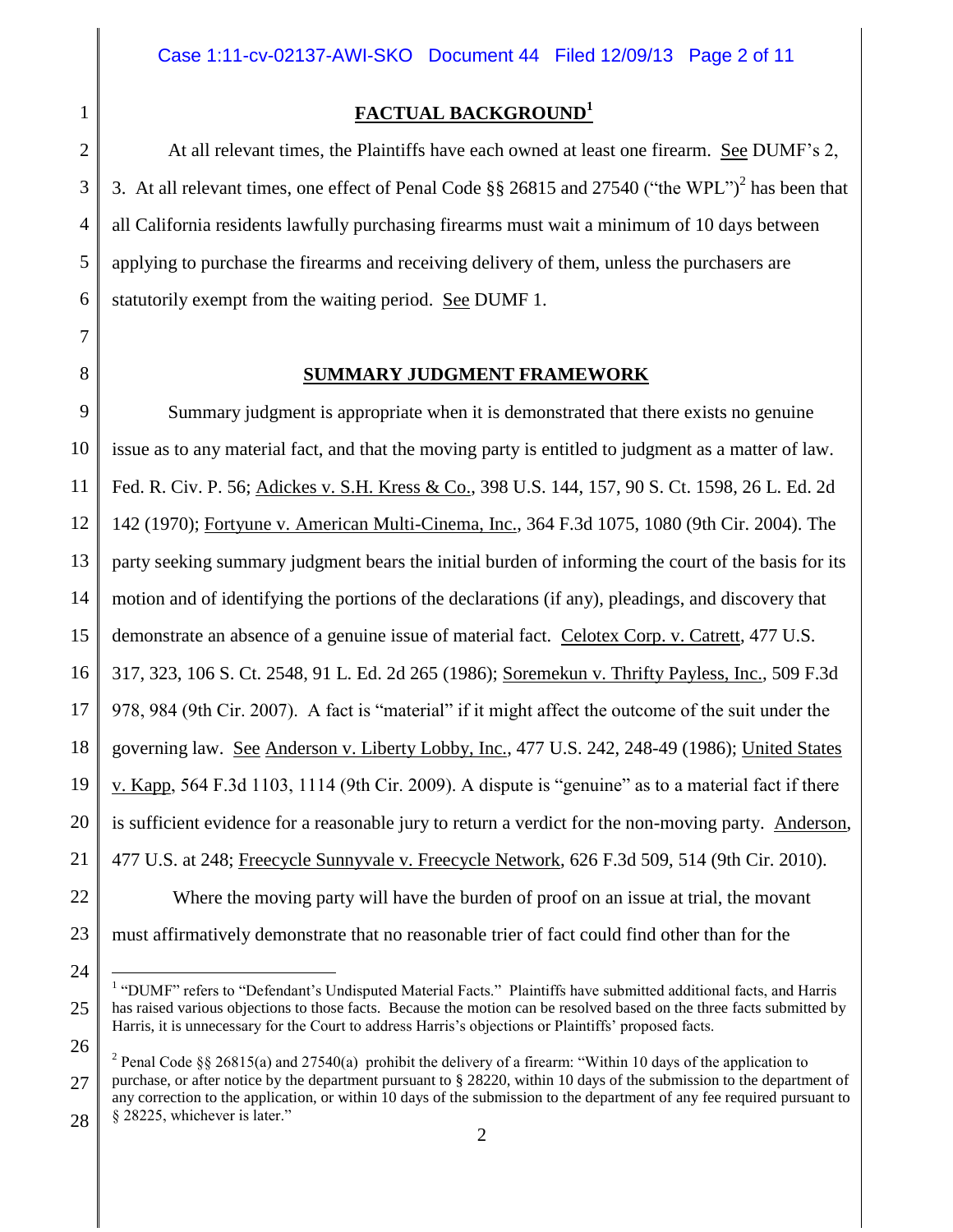## Case 1:11-cv-02137-AWI-SKO Document 44 Filed 12/09/13 Page 3 of 11

1 2 3 4 5 6 7 8 9 10 11 movant. Soremekun, 509 F.3d at 984. Where the non-moving party will have the burden of proof on an issue at trial, the movant may prevail by presenting evidence that negates an essential element of the non-moving party's claim or by merely pointing out that there is an absence of evidence to support an essential element of the non-moving party's claim. See James River Ins. Co. v. Herbert Schenk, P.C., 523 F.3d 915, 923 (9th Cir. 2008); Soremekun, 509 F.3d at 984. If a moving party fails to carry its burden of production, then "the non-moving party has no obligation to produce anything, even if the non-moving party would have the ultimate burden of persuasion." Nissan Fire & Marine Ins. Co. v. Fritz Cos., 210 F.3d 1099, 1105-06 (9th Cir. 2000). If the moving party meets its initial burden, the burden then shifts to the opposing party to establish that a genuine issue as to any material fact actually exists. See Matsushita Elec. Indus. Co. v. Zenith Radio Corp., 475 U.S. 574, 586 (1986); Nissan Fire, 210 F.3d at 1103.

12 13 14 15 16 17 18 The opposing party's evidence is to be believed, and all justifiable inferences that may be drawn from the facts placed before the court must be drawn in favor of the opposing party. See Anderson, 477 U.S. at 255; Matsushita, 475 U.S. at 587; Narayan v. EGL, Inc., 616 F.3d 895, 899 (9th Cir. 2010). While a "justifiable inference" need not be the most likely or the most persuasive inference, a "justifiable inference" must be rational or reasonable. See Narayan, 616 F.3d at 899. If the nonmoving party fails to produce evidence sufficient to create a genuine issue of material fact, the moving party is entitled to summary judgment. Nissan Fire, 210 F.3d at 1103.

19 20

**DEFENDANT'S MOTION**

## 21

22

# **1. Second Amendment Challenge**

## *Defendant's Argument*

23 24 25 26 27 28 3 Harris argues that Plaintiffs' Second Amendment challenge should be analyzed under the "substantial burden test" adopted by the Second Circuit. Under the "substantial burden test," heightened scrutiny is applied only to those laws that substantially burden the Second Amendment. <u>See United States v. DeCastro</u>, 682 F.3d 160, 164 (2d Cir. 2012). If a law does not substantially burden the Second Amendment, then the law need only pass "rational basis" scrutiny. See id. at 166-67. A law imposes a substantial burden if the law bans law-abiding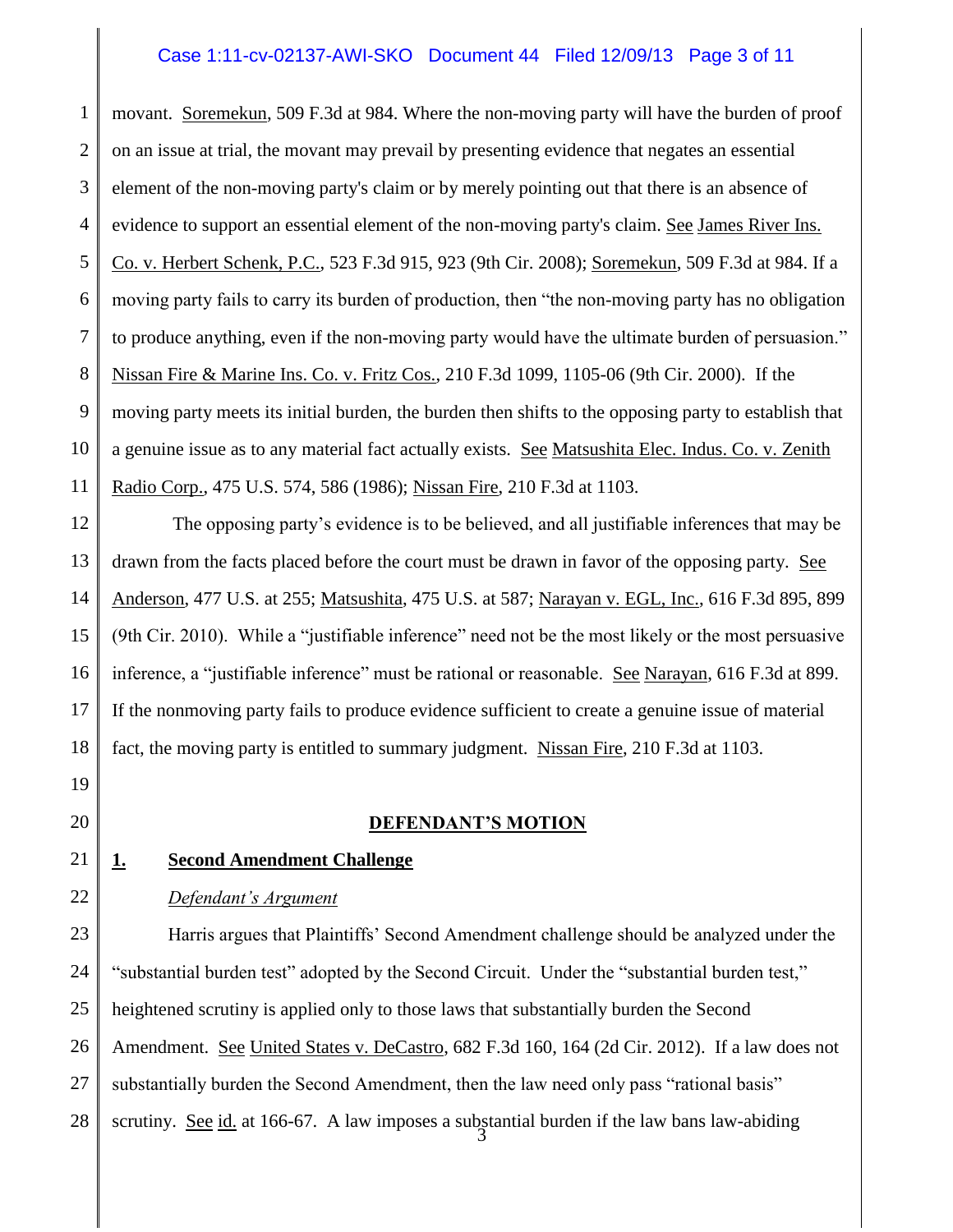#### Case 1:11-cv-02137-AWI-SKO Document 44 Filed 12/09/13 Page 4 of 11

1 2 people from owning firearms or leaves them without adequate alternatives for acquiring firearms for self-defense. See id. at 168.

3 4 5 6 7 8 9 As applied to the WPL, that law does not substantially burden the Second Amendment. The WPL is a regulation on the commercial sale of firearms and is one of the "tools" available to California to address the problem of firearm violence. The law does not leave Plaintiffs in a position to be unable to acquire legal firearms. Plaintiffs have had many chances to obtain firearms, and could even borrow firearms if they wish. Further, the inconveniences cited by Plaintiffs are minimal and do not amount to a constitutional violation. Because the 10-day waiting period does not substantially burden the Second Amendment, rational basis review is appropriate.

10 11 12 13 14 15 16 17 18 Under rational basis review, the WPL easily passes muster. The WPL is rationally related to safety and reducing firearm violence. The WPL serves that objective in two ways. First, limiting a person's ability to acquire another firearm can only decrease the likelihood that the person will use a firearm in an act of violence. That is, the WPL creates a "cooling off" period to deal with those people who have an impulse to use a firearm to commit an act of violence. Second, the WPL allows law enforcement officials sufficient time to conduct background checks on prospective firearms purchasers, so that those who are prohibited by law from having firearms will not be able to acquire them. For those who have already purchased a firearm, it is possible that the individual may have become ineligible following the purchase of the first firearm.

19 20 21 22 23 24 25 26 27 28 4 Alternatively, even if rational basis review is not utilized, the WPL passes intermediate scrutiny. The Legislature reasonably could have supposed that mandating a 10-day cooling off period would dissuade at least some people experiencing violent impulses from acting out those impulses with firearms. If a person is dissuaded, then firearm violence would be reduced. Even if a person already has a firearm, limiting that person's ability to acquire another firearm can only decrease the likelihood that the person will use a firearm in an impulsive act of violence. Also, the Legislature reasonably could have supposed that giving law-enforcement 10 days to conduct a thorough background check on prospective purchasers would hamper some people who are not legally permitted to possess firearms. While background checks may not stop all persons from obtaining them, a "perfect fit" between the law and the objective to be served is not required. The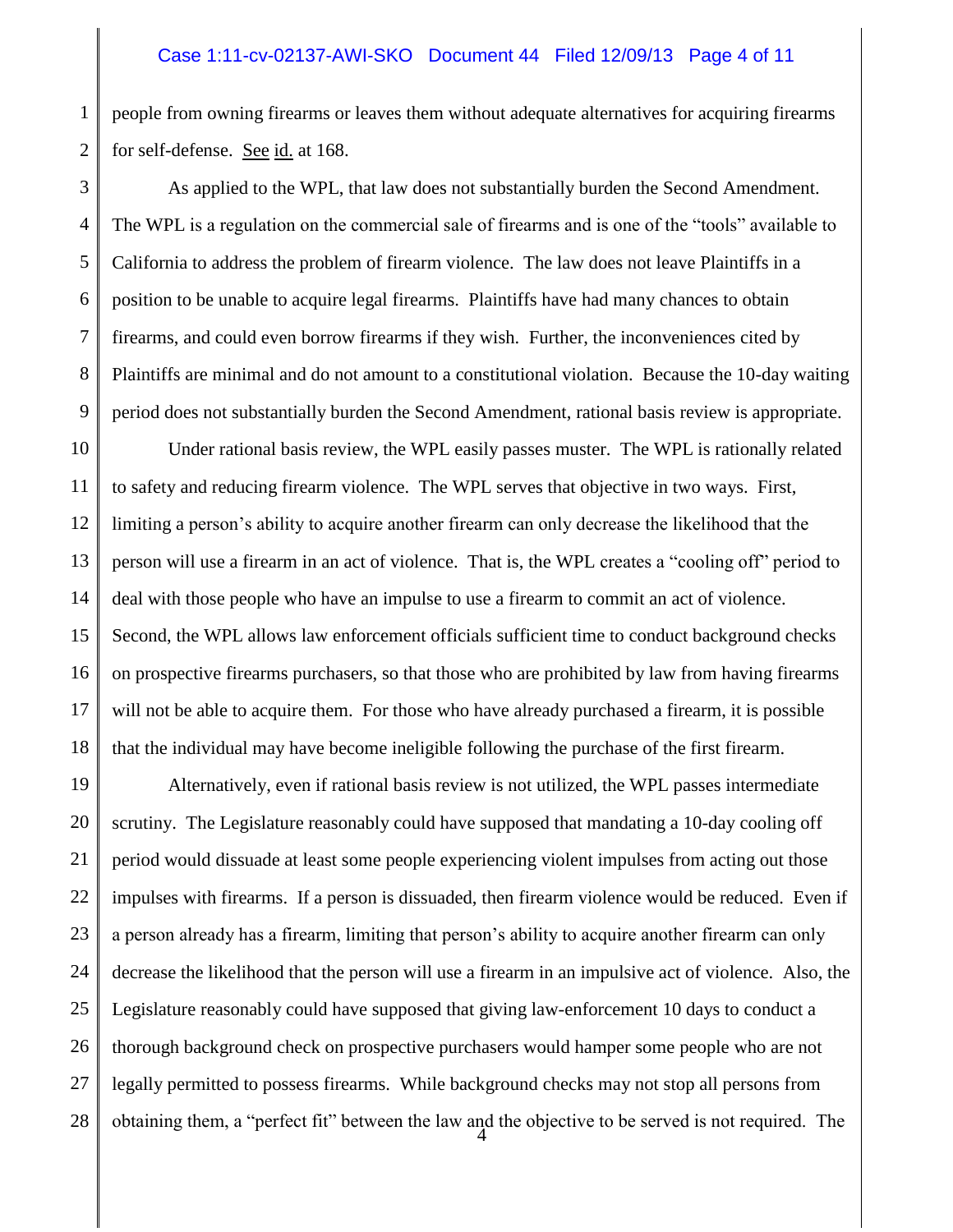#### Case 1:11-cv-02137-AWI-SKO Document 44 Filed 12/09/13 Page 5 of 11

WPL is reasonably adapted to serve the important government interest in public safety.

#### *Plaintiffs' Opposition*

1

2

3 4 5 6 7 8 9 10 11 12 Plaintiffs argue that the two part inquiry adopted by the Seventh Circuit in *Ezell v. City of Chicago*, 651 F.3d 684 (7th Cir. 2011) should be utilized. Under this framework, the WPL violates the Second Amendment both facially and as applied to Plaintiffs. In 1791 and 1868, waiting period laws were not common. Harris argues that the WPL imposes a minor burden, which at a minimum concedes that it is a burden and/or infringement on the right to keep and bear arms. Every gun purchaser in California is deprived of the right to bear arms for at least 10 days, and is required to make additional trips to obtain the firearm. There are no alternative means of legally exercising this fundamental right without going through these burdens. No matter how great the need may be for a firearm for self-defense, there is no alternative but to wait at least 10 days. Because the WPL burdens the Second Amendment, heightened scrutiny must be applied.

13 14 15 16 17 18 The WPL as applied against those who have previously purchased firearms or who possess certain state licenses is the equivalent of a prior restraint, and thus should be analyzed under strict scrutiny. However, under either strict scrutiny or intermediate scrutiny, the WPL fails. In terms of strict scrutiny, Harris has not shown that the law is effective either in reducing gun violence or in keeping firearms out of the hands of unqualified purchasers where the government has already issued that purchaser a License To Carry or a Certificate Of Eligibility.

19 20 21 22 23 24 25 26 27 In terms of intermediate scrutiny, neither of the bases argued by Harris is sufficient. There is no indication that the WPL is necessary to weed out unqualified purchasers. While it is appropriate to have a background check, the current systems and data available do not make the 10-day waiting period reasonable. In terms of cooling-off, there is no evidence to support the efficacy of the law in preventing impulsive firearm violence. Moreover, for those who already legally possess firearms, the WPL would have no effect in terms of creating a "cooling off" period. Any spontaneous desire to perform a violent act can be manifested through the weapon that is already in the individual's possession. Because the WPL fails intermediate and strict scrutiny, Harris's motion must be denied.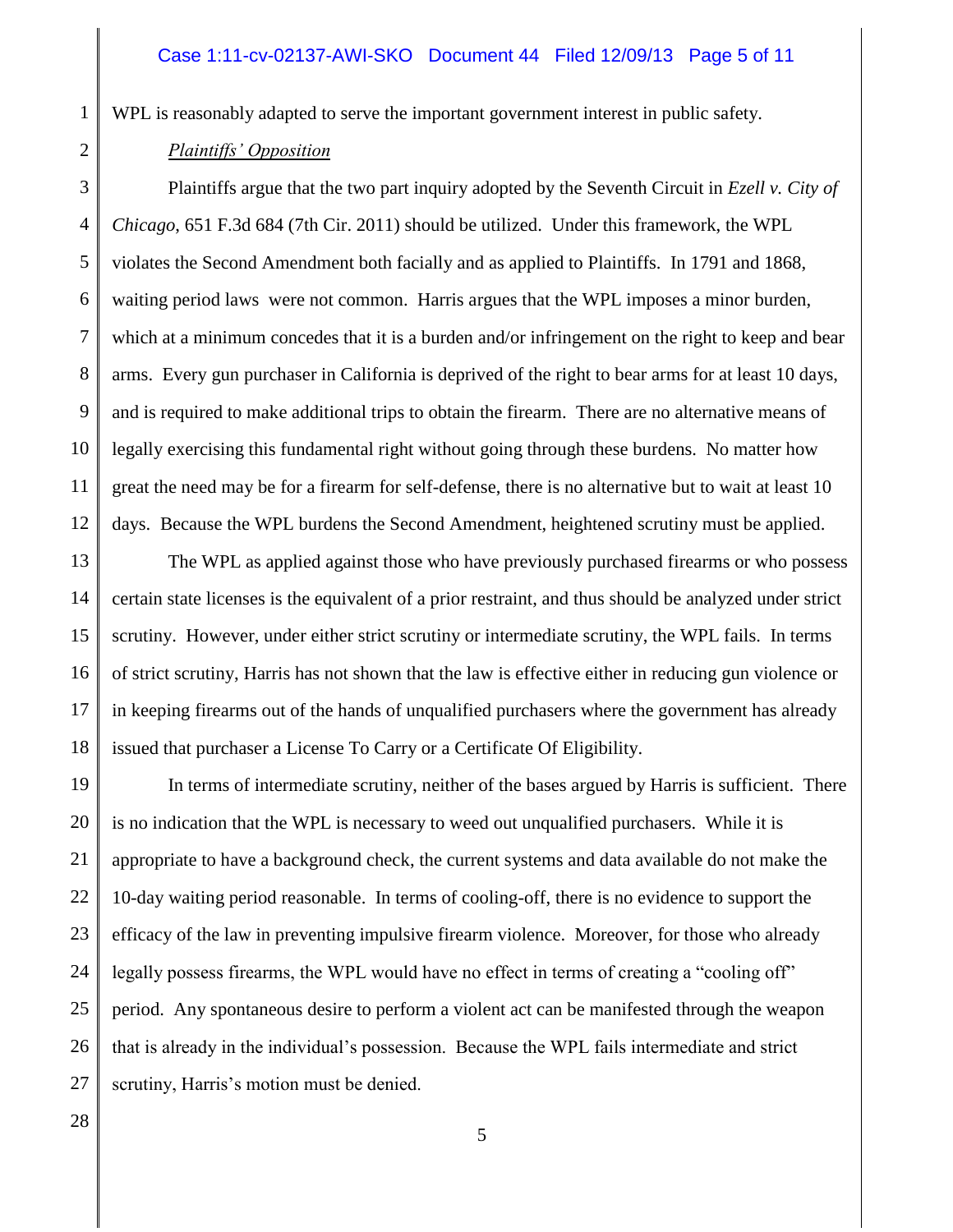### *Legal Standard*

2 3 4 5 6 7 8 9 10 11 12 13 14 15 The Second Amendment reads: "A well regulated Militia, being necessary to the security of a free state, the right of the people to keep and bear Arms, shall not be infringed." U.S. Const. amend. II. The Second Amendment right to keep and bear arms is an individual right and a fundamental right that is incorporated against states and municipalities under the Fourteenth Amendment. See McDonald v. City of Chicago, 130 S.Ct. 3020, 3042 (2010); District of Columbia v. Heller, 554 U.S. 570, 595 (2008); Nordyke v. King, 681 F.3d 1041, 1043 (9th Cir. 2012) (en banc). The Second Amendment "protects a personal right to keep and bear arms for lawful purposes, most notably for self-defense within the home." McDonald, 130 S.Ct. at 3044; see also Heller, 554 U.S. at 630. However, the Second Amendment's protection is not unlimited, and longstanding regulatory measures such as "prohibitions on the possession of firearms by felons and the mentally ill, or laws forbidding the carrying of firearms in sensitive places such as schools and government buildings, or laws imposing conditions and qualifications on the commercial sale of arms," are presumptively lawful. McDonald, 130 S.Ct. at 3047; Heller, 554 U.S. at 626-27; Chovan, 2013 U.S. App. LEXIS 23199 at \*13.

16 17 18 19 20 21 22 23 24 25 26 27 28 6 The Ninth Circuit has adopted a two-step Second Amendment framework: (1) the court asks whether the challenged law burdens conduct protected by the Second Amendment, and (2) if so, the court determines whether the law meet the appropriate level of scrutiny. See United States v. Chovan, - - - F.3d - - -, 2013 U.S. App. LEXIS 23199, \*22, \*25-\*26 (9th Cir. 2013); see also National Rifle Ass'n of Am. v. Bureau of Alochol, Tobacco, Firearms and Explosives, 700 F.3d 185, 194-95 (5th Cir. 2012) ("N.R.A."); United States v. Chester, 628 F.3d 673, 680 (4th Cir. 2010). The first step is a historical inquiry that seeks to determine whether the conduct at issue was understood to be within the scope of the right to keep and bear arms at the time of ratification. Chester, 628 F.3d at 680; see Chovan, 2013 U.S. App. LEXIS at \*23-\*25; N.R.A., 700 F.3d at 194; Ezell v. City of Chicago, 651 F.3d 684, 702-03 (7th Cir. 2011). If a law burdens conduct that falls outside of the Second Amendment's scope, then the analysis ends and there is no violation. See N.R.A., 700 F.3d at 195; Ezell, 651 F.3d at 703. As to the second step, rational basis review is not to be used. Heller, 554 U.S. at 628 n.27; Chovan, 2013 U.S. App. LEXIS 23199 at \*25-\*26.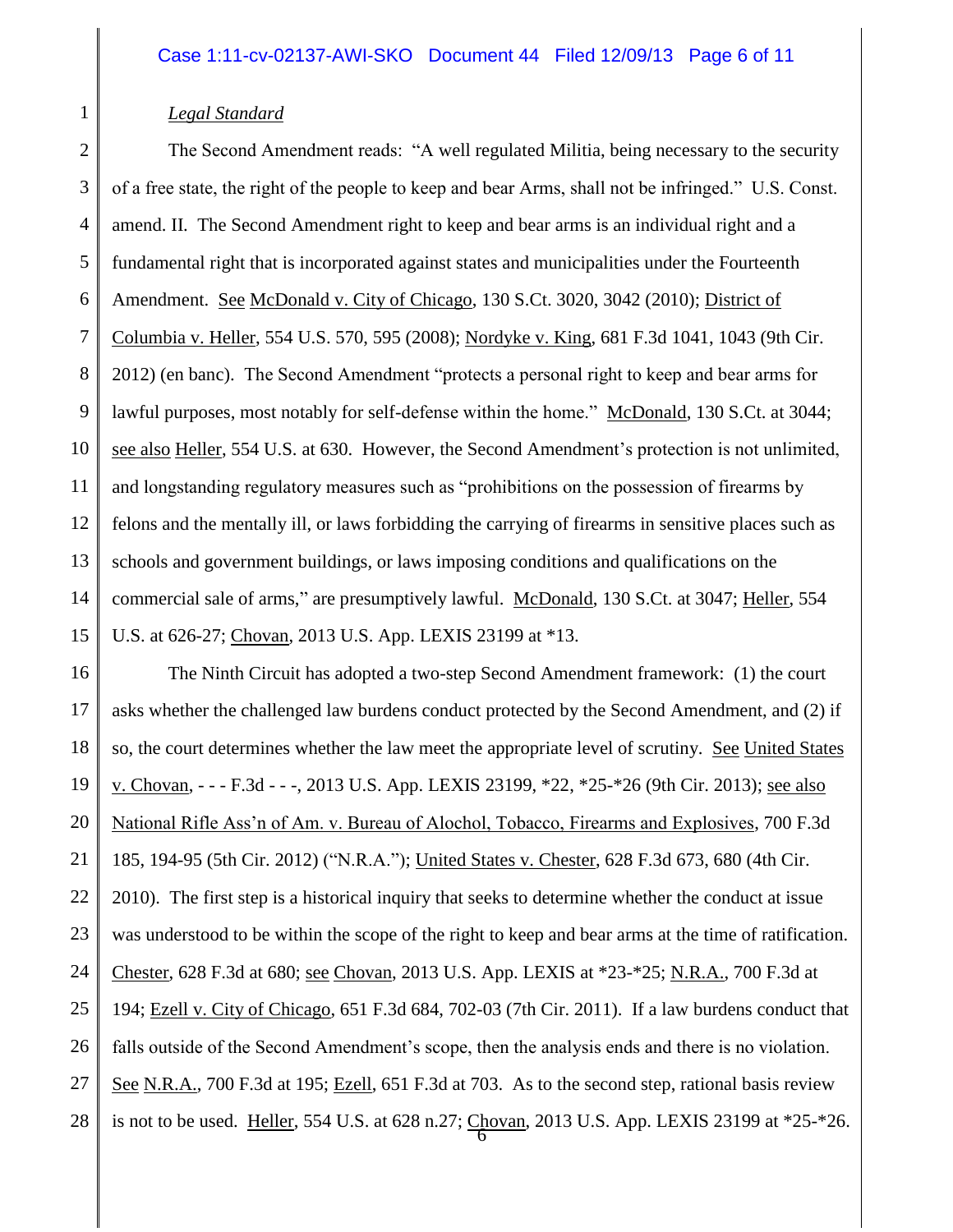#### Case 1:11-cv-02137-AWI-SKO Document 44 Filed 12/09/13 Page 7 of 11

1 2 3 4 5 6 7 8 9 10 11 12 13 14 15 16 Instead, if a law burdens a right within the scope of the Second Amendment, either intermediate or strict scrutiny will be applied. See Chovan, 2013 U.S. App. LEXIS 23199 at \*25-\*29; N.R.A., 700 F.3d at 195; Chester, 628 F.3d at 682. Whether intermediate or strict scrutiny applies depends on: (1) how close the law comes to the core of the Second Amendment right, and (2) the severity of the law's burden on the right. Chovan, 2013 U.S. App. LEXIS 23199 at \*26; N.R.A., 700 F.3d at 195; Ezell, 651 F.3d at 703. A regulation that threatens a core Second Amendment right is subject to strict scrutiny, while a less severe regulation that does not encroach on a core Second Amendment right is subject to intermediate scrutiny. See N.R.A., 700 F.3d at 195; Chester, 628 F.3d at 682. The "intermediate scrutiny" standard requires: (1) that the government's stated objective must be significant, substantial, or important, and (2) that there is a reasonable fit between the challenged regulation and the government's asserted objective. Chovan, 2013 U.S. App. LEXIS 23199 at \*29-\*30; N.R.A., 700 F.3d at 195; Chester, 628 F.3d at 683. For there to be a "reasonable fit," the regulation must not be substantially broader than necessary to achieve the government's interest. See Reed v. Town of Gilbert, 707 F.3d 1057, 1074 n.16 (9th Cir. 2013); Fantasyland Video, Inc. v. County of San Diego, 505 F.3d 996, 1004 (9th Cir. 2007); United States v. Marzzarella, 614 F.3d 85, 98 (3d Cir. 2010).

*Discussion*

17

18 19 20 21 As an initial matter, the Court must reject Harris's request that it adopt the Second Circuit framework for analyzing Second Amendment challenges. *Chovan*, which was filed after Harris filed her motion, adopted the majority approach, as reflected in cases such as *Chester* and *Ezell*. Accordingly, *DeCastro* has no application to this case.

22 23 24 25 26 27 28 7 Under the *Chovan* framework, the first step is to determine whether the challenged law burdens a right protected under the Second Amendment. The WPL prohibits every person who purchases a firearm from taking possession of that firearm for a minimum of 10 days. That is, there is a period of at least 10 days in which California prohibits every person from exercising the right to keep and bear a firearm. There can be no question that actual possession of a firearm is a necessary prerequisite to exercising the right keep and bear arms. Further, there has been no showing that the Second Amendment, as historically understood, did not apply for a period of time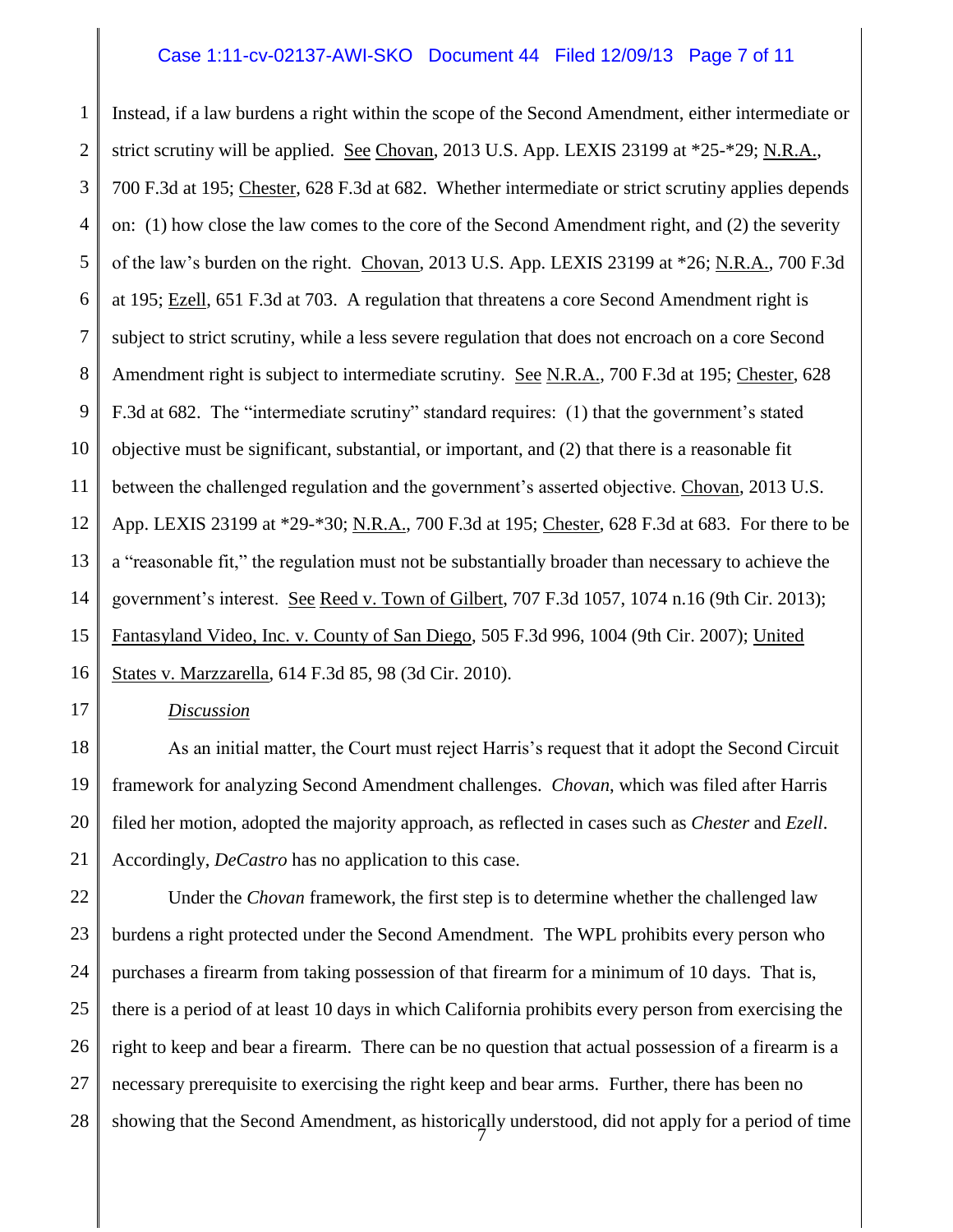### Case 1:11-cv-02137-AWI-SKO Document 44 Filed 12/09/13 Page 8 of 11

1 2 3 4 5 6 7 between the purchase/attempted purchase of a firearm and possession of the firearm.<sup>3</sup>  $Cf$ . Chovan, 2013 U.S. App. LEXIS 23199 at \*25 (". . . we are certainly not able to say that the Second Amendment, as historically understood, did not apply to persons convicted of domestic violence misdemeanors."). Although Harris argues that the WPL is a minor burden on the Second Amendment, Plaintiffs are correct that this is a tacit acknowledgment that a protected Second Amendment right is burdened. Therefore, the Court concludes that the WPL burdens the Second Amendment right to keep and bear arms.

8 9 10 11 12 13 The next step is to analyze the WPL under either strict or intermediate scrutiny. As indicated above, Harris advances two rationales in defense of the WPL – it provides a "cooling off period" for those who may have an impulse to commit violence and it provides time for California to conduct a background check. It is unnecessary for the Court to determine at this time which scrutiny to apply because, even under the lesser "intermediate scrutiny," summary judgment is not appropriate.

14 15 16 17 18 19 20 21 22 23 24 25 26 With respect to the rationale of providing time to perform a background check, *Heller* indicated that some laws or regulations presumptively do not offend the Second Amendment, including laws that prevent felons and mentally ill persons from possessing firearms. See Heller, 554 U.S. at 626-27. If a state presumptively can constitutionally prohibit certain categories of persons from possessing firearms, then it would seem to follow that a state can also perform some type of "background check" in order to ensure that a disqualified person is not attempting to obtain a firearm. Indeed, Plaintiffs do not argue that background checks are constitutionally improper, nor do they argue that California should not perform background checks. What Plaintiffs essentially argue is that the 10-day period is arbitrary and/or substantially overbroad, and that an adequate background check can be performed in a significantly shorter period of time. Although Harris has made arguments that support a waiting period in general, Harris has presented insufficient evidence to justify the actual 10-day period. For example, there is no evidence regarding the nature of the background checks performed, how much time is necessary to perform

 $\overline{a}$ 

<sup>27</sup> 28 8  $3$  The Court notes that Harris has not refuted Plaintiffs' assertion that waiting periods of any duration before taking possession of a firearm were uncommon in both 1791 and 1868. Cf. Ezell, 651 F.3d at 702-03; Chester, 628 F.3d at 680.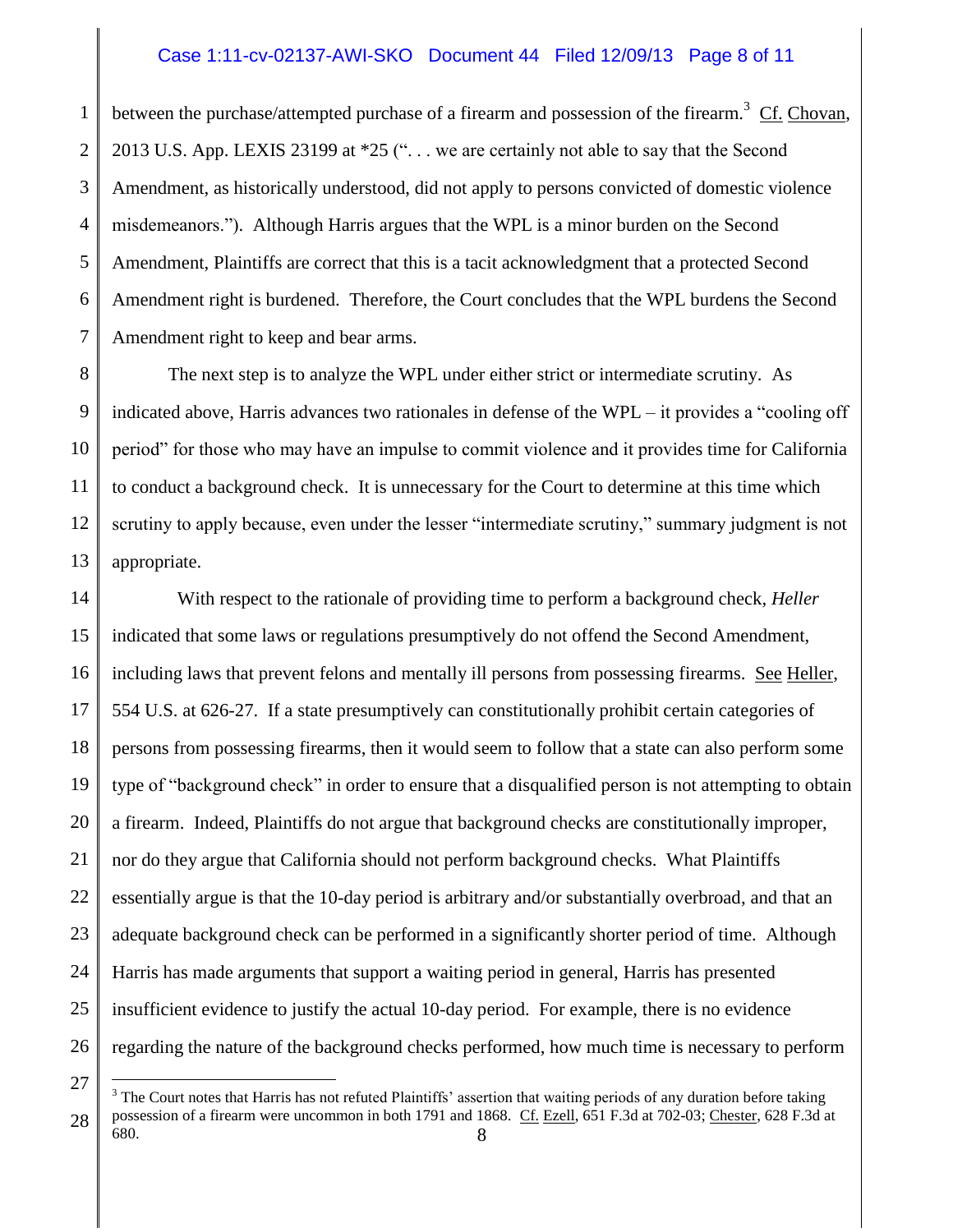## Case 1:11-cv-02137-AWI-SKO Document 44 Filed 12/09/13 Page 9 of 11

1 2 3 4 5 6 a background check, or why 10-days are necessary in order to perform a background check.<sup>4</sup> Harris admits that in the past California has had waiting periods that have ranged from 1 to 15 days. However, there is nothing before the Court to suggest that the 10-day period is a "reasonable fit" that is not substantially broader than necessary to determine if an individual is disqualified from owning a firearm. More information is needed. The Court will not grant summary judgment on this issue based on the bare arguments presented. Chester, 628 F.3d at 883.

7 8 9 10 11 12 13 14 15 16 As for the "cooling down" rationale, Harris has not presented sufficient evidence that the 10-day waiting period is a "reasonable fit." For example, there is no evidence concerning how the 10-day period was determined for purposes of "cooling off," any evidence concerning "cooling off" and gun violence in general for those wishing to purchase a firearm, or that the 10-days is not substantially broader than necessary.<sup>5</sup> Additionally, as applied to individuals who already own a gun, the Court has great difficulty envisioning how the "cooling off" rationale could pass the appropriate level of scrutiny. If an individual already possess a firearm, then nothing about this rationale would prevent that individual from acting on a sudden impulse to commit gun violence with the gun already in his or her possession. The Court will not grant summary judgment on this issue based on the bare arguments presented. Chester, 628 F.3d at 883.

- 17
- 18

19

26

 $\overline{a}$ 

#### **2. Fourteenth Amendment Equal Protection Challenge**

#### *Defendant's Argument*

20 21 22 23 24 25 Harris argues that each of the exceptions to the WPL that Plaintiffs challenge survive equal protection analysis. The WPL passes both rational basis and intermediate scrutiny, thus the WPL does not burden a fundamental right. Because the WPL does not burden a fundamental right, the 18 exceptions challenged by Plaintiffs need only pass rational basis review. Those 18 exceptions cover transactions involving police officers, firearms dealers delivering non-handguns to auctions and similar events, dealer to dealer transactions (including dealer to himself), importer and

<sup>27</sup> <sup>4</sup> This list is by way of example only and is not meant to be conclusive as to the types of arguments or evidence that can be presented.

<sup>28</sup> 9  $5$ This list is by way of example only and is not meant to be conclusive as to the types of arguments or evidence that can be presented.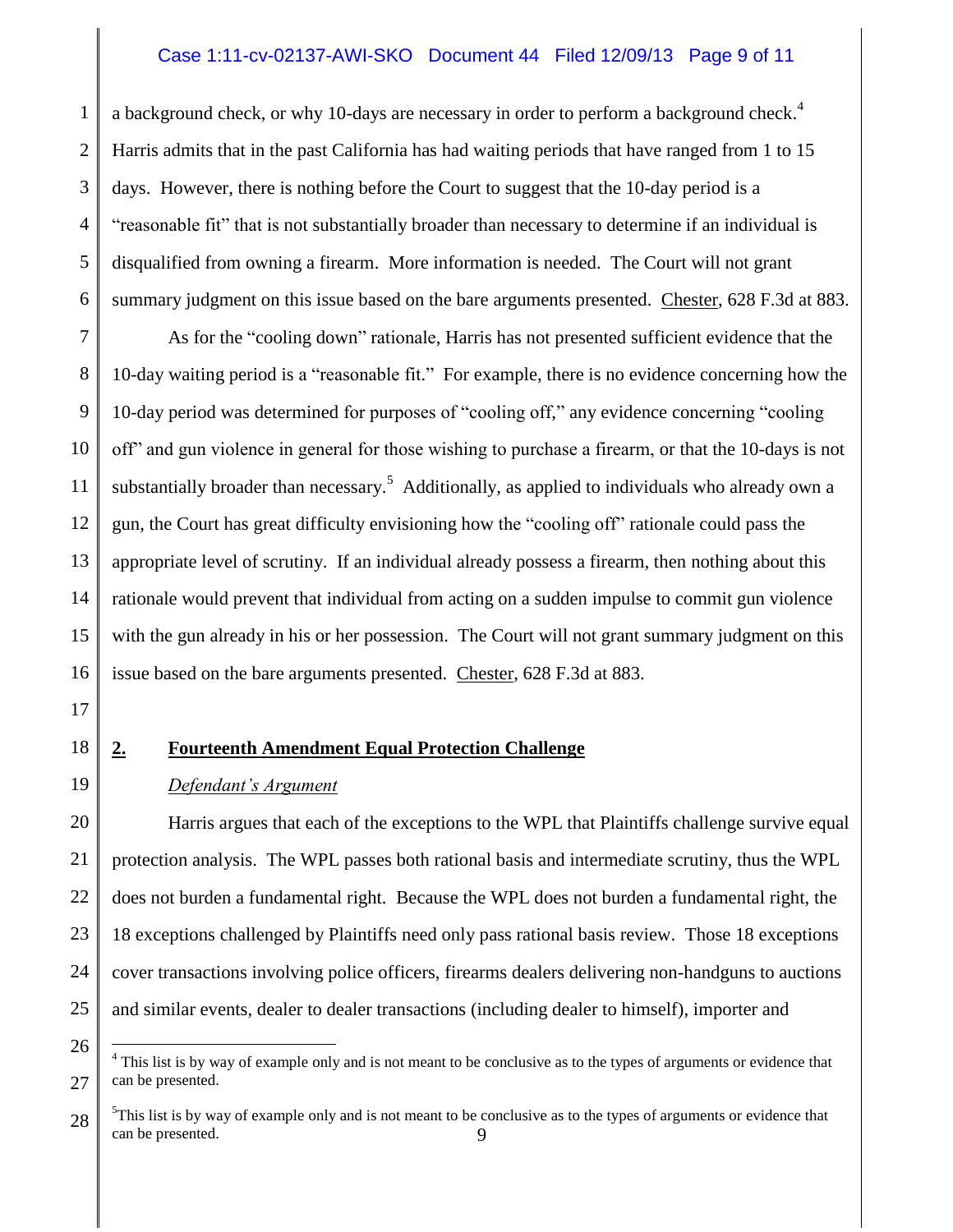## Case 1:11-cv-02137-AWI-SKO Document 44 Filed 12/09/13 Page 10 of 11

1 2 3 4 5 6 manufacturer transactions, individuals with permits for unusual weapons, repairs by gunsmiths, dealer sales to out of state residents, firearm deliveries to wholesalers, and loans of firearms for certain activities/facilities. For each of these groups, the Legislature could have rationally concluded that the nature of the transaction, or the licenses already possessed or the nature of the activities involved, sufficiently guarded against the threat that the firearm would be used for illegal violence. Accordingly, none of the challenged laws violate the Equal Protection Clause.

#### *Plaintiffs' Opposition*

7

16

8 9 10 11 12 13 14 15 Plaintiffs argue that there are 18 groups excepted from the WPL, including peace officers, firearms dealers delivering non-handguns to auctions, certain dealer-to-dealer transfers, transfers to people with permits for "exotic" firearms/weapons, transfers to repair or service firearms, dealer sales out of state, firearm deliveries to wholesalers, and regulated lending of firearms at certain facilities (e.g. firing ranges). Although Harris tries to explain a rational basis for these exceptions, she assumes that the laws do not infringe on a fundamental right. However, the WPL does infringe on a fundamental Second Amendment right, so heightened scrutiny applies. Since Harris does not defend these laws under the proper level of scrutiny, summary judgment is inappropriate.

## *Legal Standard*

17 18 19 20 21 22 23 24 25 26 27 "The Equal Protection Clause commands that no state shall deny any person the equal protection of the laws." Stop H-3 Ass'n v. Dole, 870 F.2d 1419, 1429 n.18 (9th Cir. 1989). The Equal Protection Clause "keeps governmental decisionmakers from treating differently persons who are in all relevant aspects alike." Nordlinger v. Hahn, 505 U.S. 1, 10 (1992). "[I]n order for a state action to trigger equal protection review at all, that action must treat similarly situated persons disparately." Barnes-Wallace v. City of San Diego, 704 F.3d 1067, 1084 (9th Cir. 2013). "When a statute burdens a fundamental right or targets a suspect class, that statute receives heightened scrutiny under the Fourteenth Amendment's Equal Protection Clause." Silveira v. Lockyer, 312 F.3d 1052, 1087 (9th Cir. 2002).<sup>6</sup> Statutes that infringe on fundamental rights are subject to strict scrutiny review, which means that a regulation will be upheld only if it is suitably tailored to serve a compelling state interest. Id. at 1087.

28

 $\overline{a}$ 

 $^6$  Abrogated on other grounds as recognized by **Barnes-Wallace**, 704 F.3d at 1084-85.